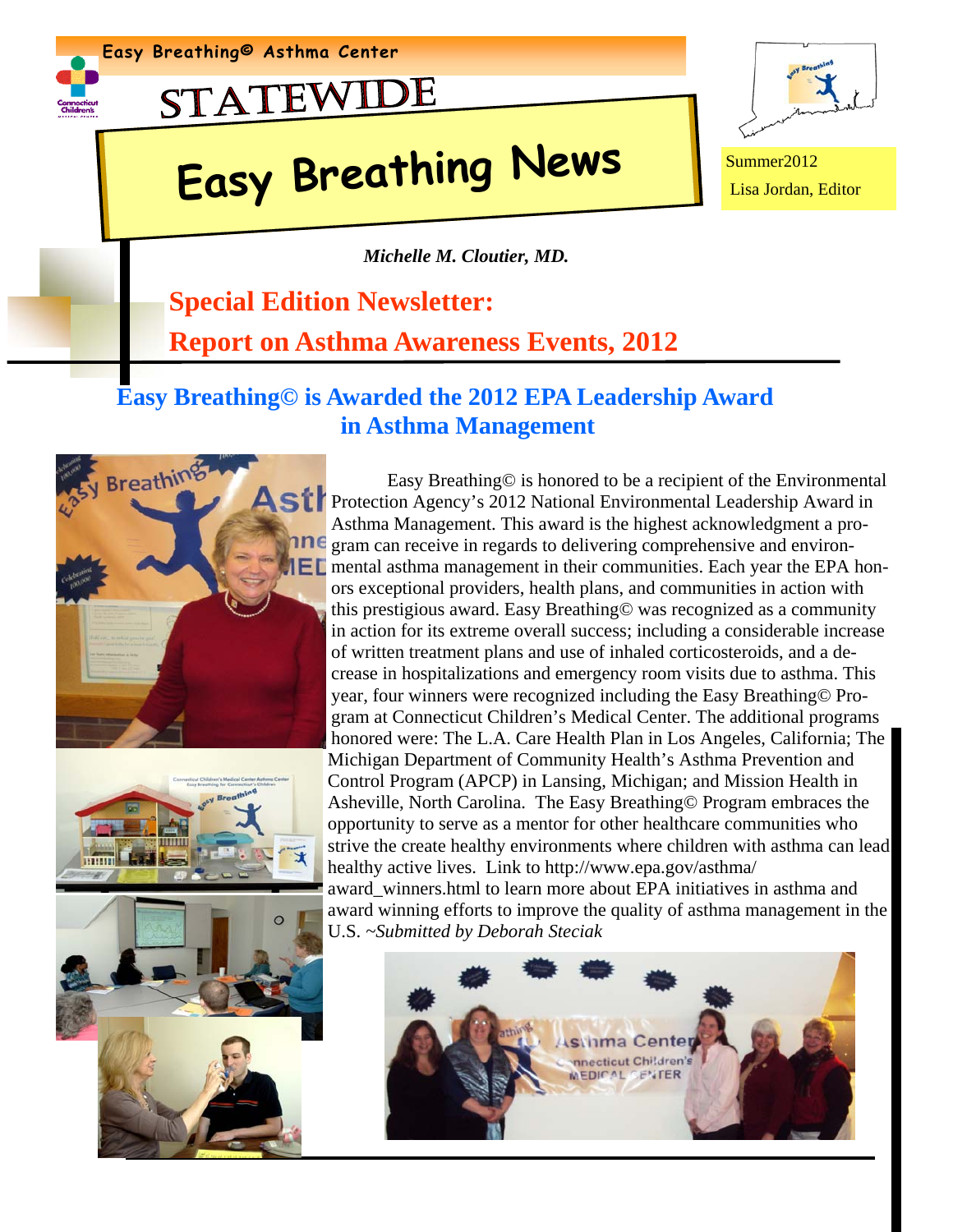#### **World Asthma Day Celebration Recap**



What better way to kick off Asthma Awareness Month than with a celebration of World Asthma Day? On May 1, 2012 the Region II Asthma Coalition and the Central CT Health District hosted a Legislative Breakfast at the Legislative Office Building. This event helped raise awareness about the burden of asthma in the state, gain support for the CT Asthma Advisory Council's consensus statement regarding reimbursement and the primary medical home model, as well as frame this chronic disease within the current discussion of healthcare reform. The topics of discussion at the Legislative Breakfast demonstrated how healthcare reform initiatives could help make the 2012 World Asthma Day Theme, "You Can Control Your Asthma", a reality for CT residents with asthma. Each speaker at the event contributed compelling thoughts regarding how to improve asthma care in the state.

 The six speakers at the Legislative Breakfast covered a range of important topics. Opening remarks were made by Renee Coleman-Mitchell, MPH, the Section Chief for the Health Education, Management and Surveillance Section at the Department of Public Health. Ms. Coleman-Mitchell relayed personal stories about her mother's experiences with asthma attacks, which emphasized the importance of prevention through patient education. She stated, "The time is now to take this momentum, regroup, and move forward".

Next Michael Corjulo, APRN, the ACES Health Services Coordinator and co-chair of the CT Asthma Advisory Council, commented on asthma education reimbursement. Mr. Corjulo explained that patient education and managed care "needs to be woven into the fabric of the healthcare system". Partly due to a disconnect between science and healthcare, patient education is not valued as highly as it should and, according to Mr. Corjulo, needs to be a bigger part of the "reimbursement pie" so that asthma educators can be compensated for their essential services.

Teresa Frankhauser, a respiratory therapist and parent of a child with asthma, followed with a story of how her frustrations with not being able to manage her son's asthma inspired her to educate herself and become a respiratory therapist. Mrs. Frankhauser is passionate about educating and empowering parents to manage their child's asthma. Echoing Ms. Coleman-Mitchell's call for improved patient education, Mrs. Frankhauser advocated avoiding waiting until a child arrives at the emergency department to teach parents about how to control their child's asthma symptoms. Rather, parents must be educated about how to prevent asthma attacks, remove asthma triggers from the home, and adhere to their prescribed treatment plan. This approach to chronic disease management aligns with best practices guidelines, which Mrs. Frankhauser also supports.

The Legislative Breakfast wouldn't be complete without remarks from a state legislator. Representative Michelle Cook, a democrat serving the  $65<sup>th</sup>$  district and a member of the Aging, Education, Human Services, and Medicare Managed Care Committees, took the floor to relay information about Primary Care Medical Homes (PCMHs). Given that PCMHs provide comprehensive care for chronic conditions and improve communication between patients and their providers, PCMHs are very important to asthmatic populations.

Sticking to the topic of PCMHs, Dr. Mark Shaefer, Ph.D, who serves as the current Director of Medical Care Administration for the CT Department of Social Services, explained how asthma management is used as a metric for the outcomes and efficacy of PCMHs. By being sensitive to health outcomes of the PCMH, methods could be fine tuned to optimize care for patients of all demographics.

*Continued on next page...*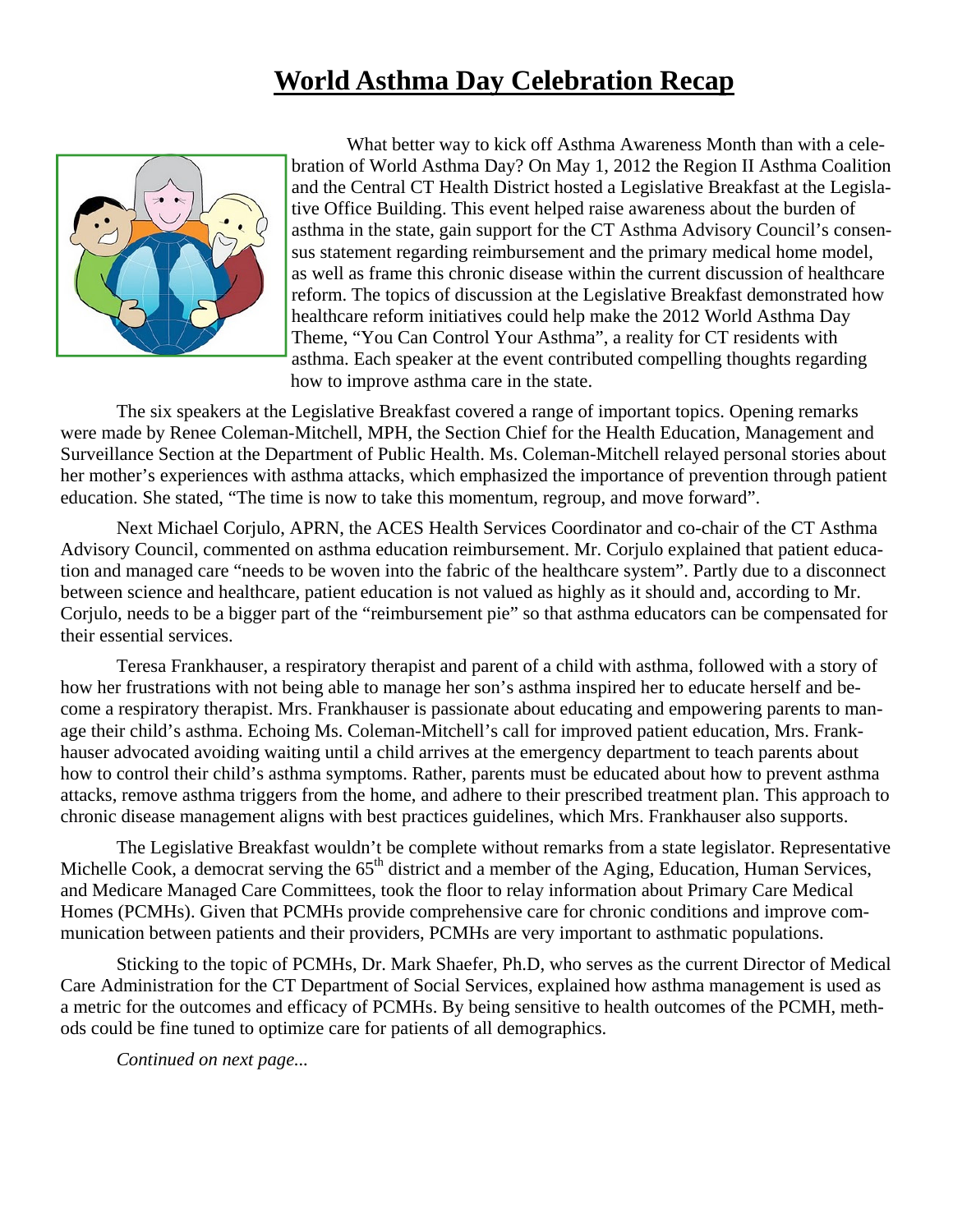#### How to Create an Asthma Clinic in Your Practice

In the last newsletter, I discussed some of the information that I gleaned from a meeting of the Asthma Champions Medical Home meeting in Chicago. One idea that was expressed was the creation of clinics for children who had complex but common medical conditions and one of these clinics was an asthma clinic. Several of our larger practices (usually 4 or more clinicians) have created an asthma clinic. If you are interested in creating such a clinic here are some thoughts and strategies that might be helpful:

1. How many asthma patients do you have in your practice? Do you have enough patients to fill a regular clinic? It isn't just about numbers but it is also about disease severity. Patients with intermittent asthma should have their asthma assessed yearly; mild persistent asthma, 2 times a year, moderate persistent asthma 3-4 times a year and patients with severe persistent should be co-managed with a specialist.

2. How often should this clinic meet? A half day session weekly is probably sufficient. For a 4 clinician practice this would be one half day session/month/clinician.

3. What are the goals of this special clinic? Consider the following goals: to assess asthma control, asthma knowledge, use of an asthma control test, and spirometry. Use the session to assess MDI technique and educate about environmental control.

4. By aggregating patients with asthma together, you can be more effective and more efficient at providing chronic asthma management.

5. How to get patients to this clinic? For many families, the desire to decrease medication is paramount. Market this clinic as a time to reassess asthma therapy and asthma control during the previous year and to decide upon treatment needs moving forward.

6. Consider assigning a nurse or an MA with an interest in asthma who can help with the asthma education and perform spirometry. Have handouts etc ready

7. Enjoy providing patient education and an opportunity to actually talk to your patients!

*~Michelle M. Cloutier, MD.*

#### *WAD Recap, Continued from previous page...*

The Legislative Breakfast was wrapped up by Dr. Michelle Cloutier, MD, Director of the Asthma Center at CT Children's Medical Center and creator of the Easy Breathing© asthma management program. Dr. Cloutier stumped the audience with questions about the facts and stats quoted by previous speakers to emphasize how challenging it can be to remember medical information and instructions. This exercise highlighted the importance of Asthma Treatment Plans. Additionally, all caregivers should have a copy of the Asthma Treatment Plan in order to form an asthma management team and increase medication adherence. She continued, an Asthma Treatment Plan is "only as good as a parent understands" and management is "only as good as the therapy". Recognizing this, Dr. Cloutier has developed the Easy Breathing© program, which guides providers in diagnosing, treating, and managing asthma in children and adults.

 The Legislative Breakfast was followed by an asthma program vendor session, which lined the Concourse of the Legislative Office Building. Given this event occurred during the final days of the legislative session, many legislators had the opportunity to walk through and learn more about asthma. These events were a great way to raise awareness about asthma. We look forward to celebrating World Asthma Day again next year!

*~Submitted by Angela Colantonio*